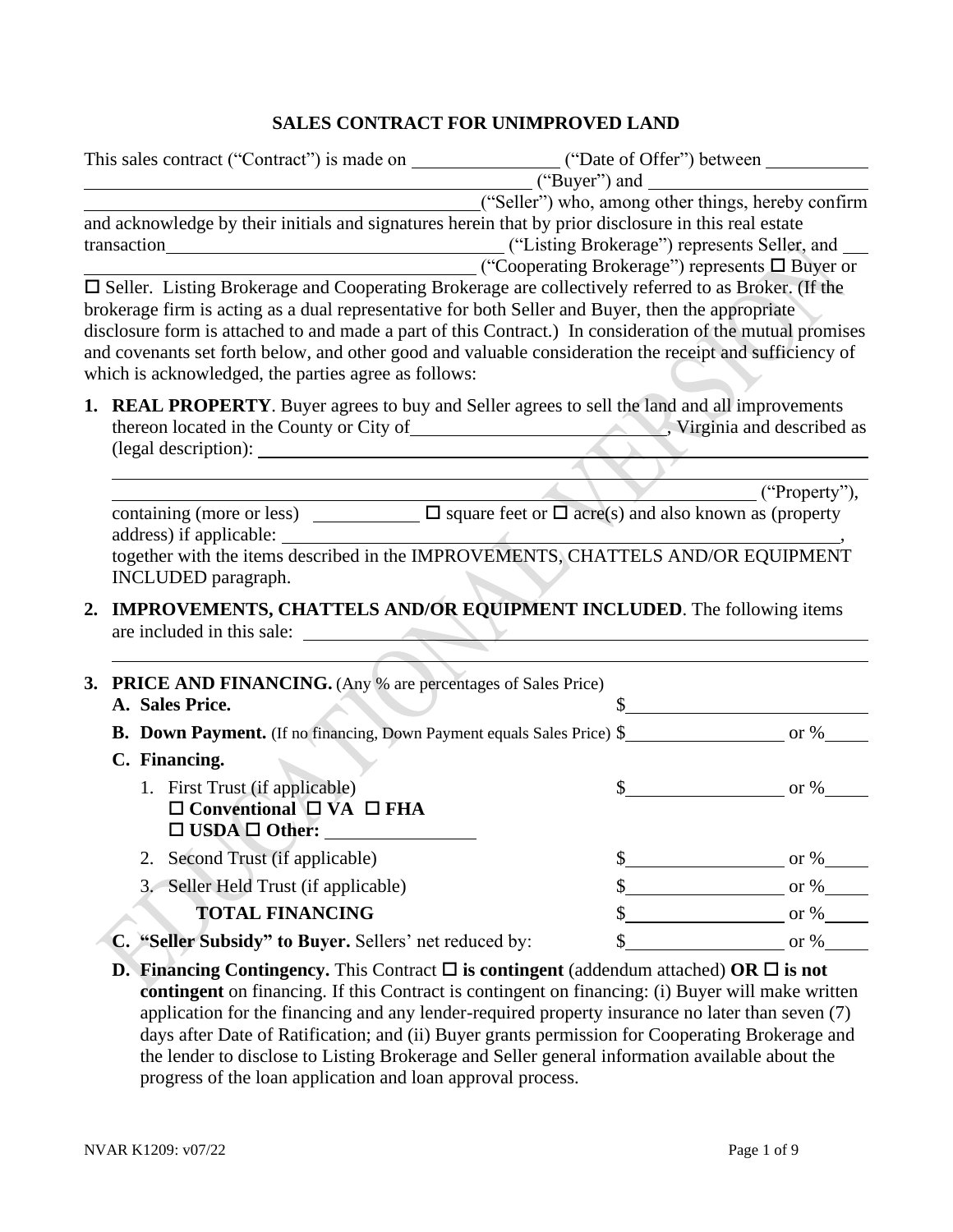**F.** Appraisal Contingency. This Contract  $\Box$  is contingent (addendum attached) OR  $\Box$  is not **contingent** on Appraisal. If this Contract is contingent on financing and/or Appraisal, Seller will provide Appraiser(s) reasonable access to Property for Appraisal purposes. If this Contract is not contingent on financing and/or Appraisal; Seller  $\Box$  will OR  $\Box$  will not provide Appraiser(s) reasonable access for Appraisal purposes.

If this Contract is not contingent on Appraisal, Buyer will proceed to Settlement without regard to Appraisal. Seller and Buyer authorize Broker to release Sales Price to Appraiser(s) who contacts them to obtain the information. Nothing in this subparagraph creates a financing contingency not otherwise agreed to by the Parties. Listing Brokerage and Cooperating Brokerage are hereby authorized to release the Sales Price to any Appraiser who contacts them to obtain the information.

**4. DEPOSIT**. Buyer's deposit ("Deposit") in the amount of \$ check/bank-wired funds and/or  $\square$  \$ by note due and payable on will be held in escrow by the following Escrow Agent:  $\Box$  Settlement Agent **OR**  $\Box$  Cooperating Broker **OR**  $\Box$ Other **.** Buyer **□** has delivered the Deposit to Escrow Agent **OR** □ will deliver the Deposit to Escrow Agent by \_\_\_\_ days after Date of Ratification. If Buyer fails to timely deliver Deposit to Escrow Agent as provided herein, Seller may at Seller's option Deliver to Buyer Notice to Void this Contract. Upon Delivery of Seller Notice to Void Contract, all respective rights and obligations of the Parties arising under this Contract will terminate. Buyer may cure Default by Delivering Deposit to Escrow Agent prior to Seller Delivery of Notice Voiding this Contract.

Deposit will be deposited by Escrow Agent into an escrow account in accordance with applicable state and federal law. This account may be interest bearing and all Parties waive any claim to interest resulting from Deposit. Deposit will be held in escrow until: (i) credited toward Sales Price at Settlement; (ii) all Parties have agreed in writing as to its disposition; (iii) a court of competent jurisdiction orders disbursement and all appeal periods have expired; or (iv) disposed of in any other manner authorized by law. Seller and Buyer agree that no Escrow Agent will have any liability to any party on account of disbursement of Deposit or on account of failure to disburse Deposit, except only in the event of Escrow Agent's gross negligence or willful misconduct. Seller and Buyer further agree that Escrow Agent will not be liable for the failure of any depository in which Deposit is placed and that Seller and Buyer each will indemnify, defend and save harmless Escrow Agent from any loss or expense arising out of the holding, disbursement or failure to disburse Deposit, except in the case of Escrow Agent's gross negligence or willful misconduct.

**5. SETTLEMENT, POSSESSION**. Seller and Buyer will make full settlement in accordance with the terms of this Contract on, or with mutual consent before, ("Settlement" ("Settlement") Date") except as otherwise provided in this Contract. If Settlement Date falls on a Saturday, Sunday, or legal holiday, then Settlement will be on the prior business day.

**NOTICE TO BUYER REGARDING THE REAL ESTATE SETTLEMENT AGENTS ACT ("RESAA") Choice of Settlement Agent: You have the right to select a settlement agent to handle the closing of this transaction. The settlement agent's role in closing your transaction involves the coordination of numerous administrative and clerical functions relating to the collection of documents and the collection and disbursement of funds required to carry out the terms of the contract between the parties. If part of the purchase price is financed, your lender will instruct the settlement agent as to the signing and recording of loan documents and the disbursement of loan proceeds. No settlement agent can provide legal advice to any party to the transaction except a settlement agent who is engaged in the private practice of law in**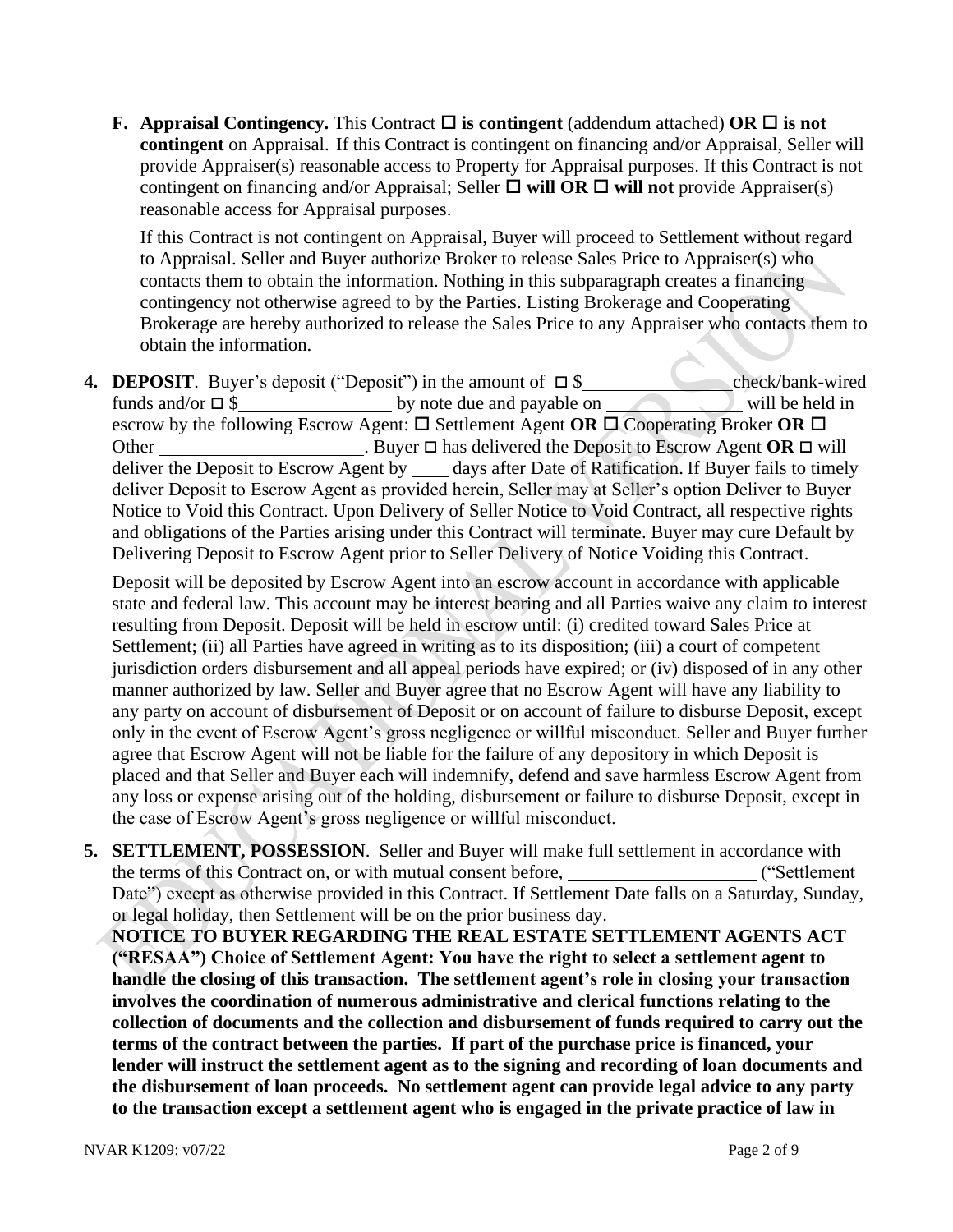**Virginia and who has been retained or engaged by a party to the transaction for the purpose of providing legal services to that party.** 

**Variation by agreement: The provisions of the Real Estate Settlement Agents Act may not be varied by agreement, and rights conferred by this chapter may not be waived. The seller may not require the use of a particular settlement agent as a condition of the sale of the property. Escrow, closing and settlement service guidelines: The Virginia State Bar issues guidelines to help settlement agents avoid and prevent the unauthorized practice of law in connection with furnishing escrow, settlement or closing services. As a party to a real estate transaction, you are entitled to receive a copy of these guidelines from your settlement agent, upon request, in accordance with the provisions of the Real Estate Settlement Agents Act.**

Buyer designates ("Settlement Agent"). Buyer agrees to contact Settlement Agent within ten (10) Days of Date of Ratification to schedule Settlement. Settlement Agent will order the title exam and survey if required. Pursuant to Virginia law, Settlement Agent is the sole agent responsible for conducting the Settlement as defined in Virginia Code §55.1-900, *et seq*. ("Settlement"). Delivery of the required funds and executed documents to the Settlement Agent will constitute sufficient tender of performance. Funds from this transaction at Settlement may be used to pay off any existing liens and encumbrances, including interest, as required by lender(s) or lienholders.

To facilitate Settlement Agent's preparation of various closing documents, including any Closing Disclosure, Buyer hereby authorizes Settlement Agent to send such Closing Disclosure to Buyer by electronic means and agrees to provide Settlement Agent Buyer's electronic mail address for that purpose only.

- **6. DOWN PAYMENT**. The balance of the down payment will be paid on or before Settlement Date by certified or cashier's check or by bank-wired funds. An assignment of funds will not be used without prior written consent of Seller.
- **7. BROKERAGE FEE, SETTLEMENT STATEMENTS**. Seller and Buyer authorize and direct the Settlement Agent to disburse to Listing Brokerage and/or Cooperating Brokerage from the settlement proceeds their respective portions of the brokerage fee payable as a result of this sale and closing under the Contract. Each Listing Brokerage and/or Cooperating Brokerage will deliver to Settlement Agent, prior to Settlement, a signed written statement setting forth the fee to which such brokerage is entitled and stating how such fee and any additional sales incentives are to be disbursed. Seller and Buyer authorize and direct Settlement Agent to provide to each of Seller, Buyer, Listing Brokerage and Cooperating Brokerage a copy of the unified settlement statement for the transaction.
- **8. FEES, ADJUSTMENTS.** Seller will pay for Deed preparation, costs to release any existing encumbrances, Grantor's tax, as well as any Regional Congestion Relief Fee and Regional WMATA Capital Fee (applicable in Alexandria City, Arlington, Fairfax, Loudoun and Prince William Counties and all cities contained within). Buyer will pay for the title exam, survey, and recording charges for Deed and any purchase money trusts. Third-party fees charged to Buyer and/or Seller, including but not limited to, legal fees and Settlement Agent fees, will be reasonable and customary for the jurisdiction in which Property is located. All taxes, assessments, interest, rent escrow deposits, and other ownership fees, if any, will be adjusted as of Settlement Date.
- **9.** LAND USE ASSESSMENT/ROLLBACK TAXES. Seller represents that the Property  $\Box$  is OR  $\square$  is not currently enrolled in the Land Use Assessment Program. If, by the actions of the Seller,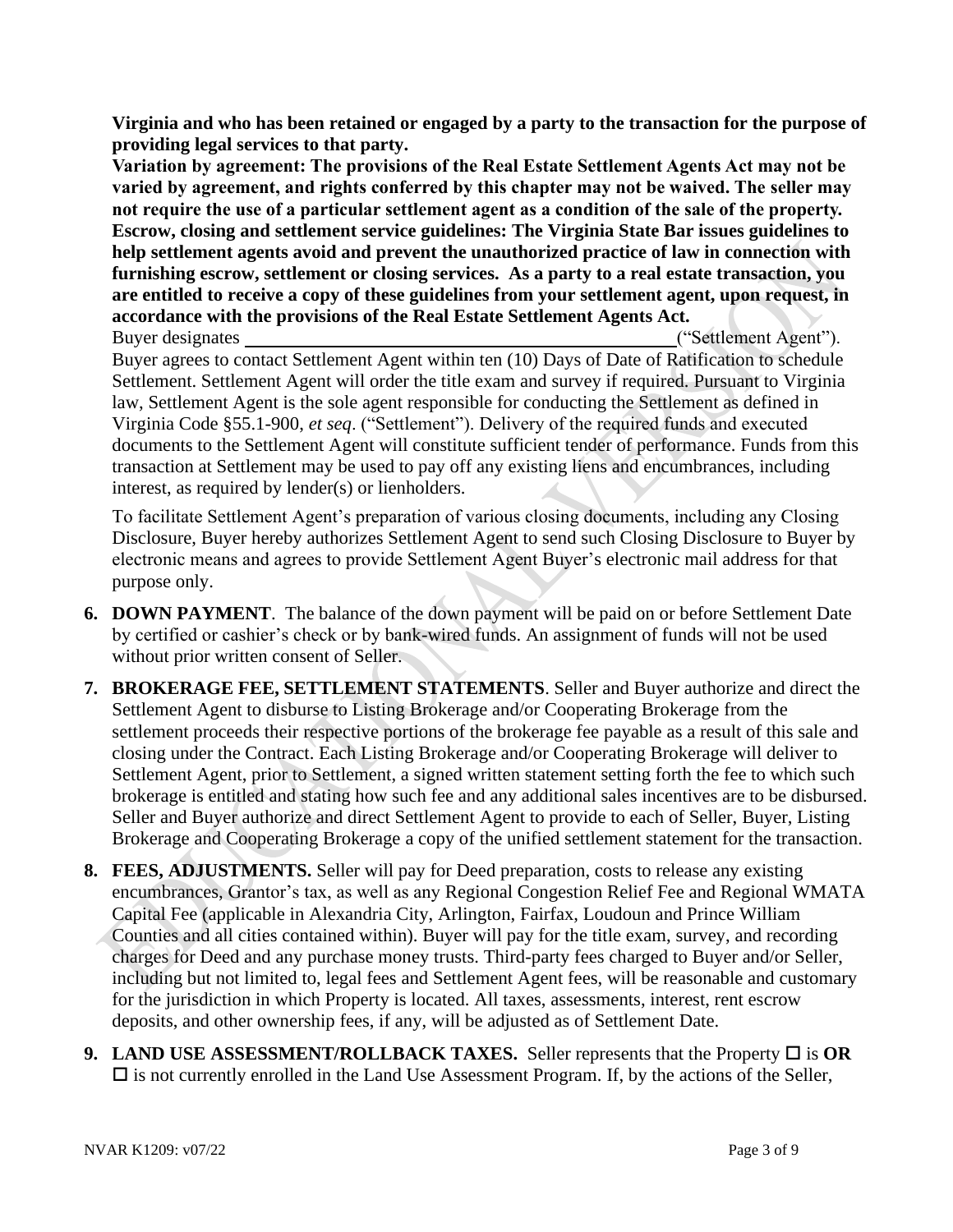Property is deemed unqualified for the Land Use Assessment Program, Seller will be liable for the rollback taxes.

If Buyer declines to continue Property in the program, or fails to renew or revalidate Property in the program after Settlement, within the time frame required by the local regulatory authority, Seller will not be liable for rollback taxes.

**10. STUDY PERIOD CONTINGENCY**. This Contract is contingent for days after Date of Ratification ("Study Period Deadline") for Buyer to determine whether Property is suitable for Buyer's intended use through feasibility, soil, utilities, percolation study(ies), or any other study(ies) or test(s) deemed necessary by Buyer ("Study Period"). Such study(ies) or test(s) will be pursued diligently and in good faith. If Buyer, in Buyer's sole judgment, determines that Buyer's intended use of Property is not permissible or practicable, Buyer will have the right to void this Contract, in which event Deposit will be returned to Buyer and the parties will have no further liability or obligations hereunder, except as set forth herein. In such event, Buyer  $\Box$  will **OR**  $\Box$  will not deliver to Seller all documents related to the test(s) and/or study(ies) conducted during the Study Period.

### **If Buyer does not void the Contract by the Study Period Deadline, this Contract will remain in full force and effect with no Study Period Contingency.**

All engineering, surveying, topographic maps, site plans, special use permits, soil testing data, and any other technical information affecting Property in the possession of Seller  $\Box$  will be made available to Buyer within  $\qquad \qquad \text{days from Date of Rational and } \text{Ratification OR} \square \text{ will not be made}$ available to Buyer.

- **11. ACCESS**. Buyer and Buyer's agents, inspectors, and engineers will have the right to access Property at all reasonable times prior to Settlement for purposes of engineering, surveying, title or other work, so long as such studies do not result in a permanent change in the character or topography of Property. Access by easement must be acceptable to lender. Buyer will not interfere with Seller's use of Property, and Buyer, at Buyer's expense, will promptly restore Property to its prior condition upon completion of Buyer's studies or work. Buyer will keep Property free and clear from all liens resulting from its work, studies, investigations or other activities performed pursuant to this Contract and will indemnify and hold Seller harmless against any loss or liability to person or property resulting from Buyer's presence or activities on Property. This obligation will survive Settlement and transfer of title and possession to Property.
- **12. HAZARDOUS MATERIALS**. Seller hereby expressly represents and warrants to Buyer that during the period of Seller's ownership of Property, Seller has not used and Seller had no actual knowledge of others using Property or any portion for landfill, dumping, or other disposal activities, or operation including storage of raw materials, products, or waste of hazardous nature, or for any other use which might give rise to the existence of hazardous materials as defined by but not limited to the Resource Conservation and Recovery Act, the Comprehensive Environmental Response, Compensation and Liability Act, or by any local ordinances on Property which could create liability for Buyer. Seller agrees to indemnify and hold Buyer harmless from and against any and all costs, expenses, and liabilities which may be incurred by Buyer (including, without limitation, court costs, reasonable attorney's fees, and claims by any governmental agencies) as a result of any breach of the representations and warranties in this paragraph. Seller and Buyer will not hold Broker liable for any breach of this paragraph.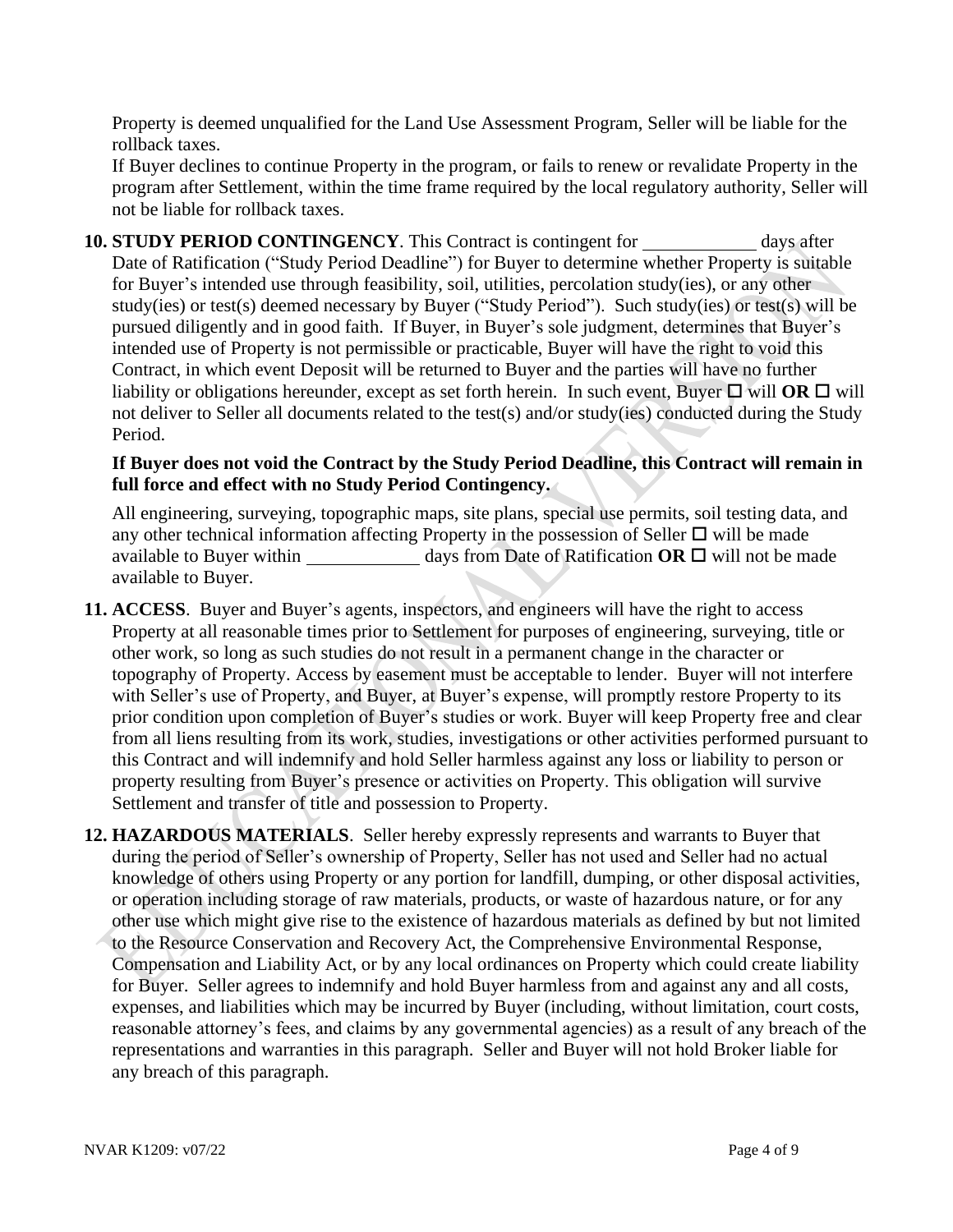- **13. RISK OF LOSS**. The risk of damage or loss to the Property by fire, act of God, or other casualty remains with Seller until the execution and delivery of the Deed to Buyer at Settlement. In the event of substantial loss or damage to Property before Settlement, Buyer will have the option of either (i) terminating this Contract and recovering Deposit, or (ii) affirming this Contract, in which event Seller will assign to Buyer all of Seller's rights under any policy or policies of insurance applicable to Property.
- **14. TITLE**. Buyer will promptly order a title report, as well as any required or desired survey. Fee simple title to Property, and everything that conveys with it, will be sold free of liens except for any loans assumed by Buyer. Seller will convey title that is good, marketable and insurable with no additional risk premium to Buyer or non-standard exceptions. In case action is required to perfect the title, such action must be taken promptly by Seller at Seller's expense. Title may be subject to easements, covenants, conditions and restrictions of record, if any, as of Date of Ratification.

Seller will convey Property by general warranty deed with English covenants of title ("Deed"). The manner of taking title may have significant legal and tax consequences. Buyer is advised to seek the appropriate professional advice concerning the manner of taking title. Seller will sign such affidavits, lien waivers, tax certifications, and other documents as may be required by the lender, title insurance company, Settlement Agent, or government authority, and authorizes Settlement Agent to obtain pay-off or assumption information from any existing lenders. Unless otherwise agreed to in writing, Seller will pay any special assessments and will comply with all orders or notices of violations of any county or local authority, condominium unit owners' association, homeowners' or property owners' association or actions in any court on account thereof, against or affecting Property on Settlement Date. Broker is hereby expressly released from all liability for damages by reason of any defect in the title.

**15. DELIVERY**. This paragraph specifies the general delivery requirements under this Contract. For delivery of property owner's association documents see the VIRGINIA PROPERTY OWNERS' ASSOCIATION ACT paragraph of this Contract.

Delivery ("Delivery", "delivery", or "delivered") methods may include hand-carried, sent by professional courier service, by United States mail, or by facsimile or email transmission. The parties agree that Delivery will be deemed to have occurred: on the day delivered by hand, on the day delivered by a professional courier service (including overnight delivery service), or by United States mail, return receipt requested, or on the day sent by facsimile or email transmission, either of which produces a tangible record of the transmission.

Deliveries will be sent to the following:

**A.** Addressed to Seller by  $\Box$  United States mail, hand delivery or courier service **OR**  $\Box$  fax **OR**  $\Box$ email (check all that apply):

To Seller:

**B.** Addressed to Buyer by  $\Box$  United States mail, hand delivery or courier service **OR**  $\Box$  fax **OR**  $\Box$ email (check all that apply):

To Buyer:

No party to this Contract will refuse Delivery in order to delay or extend any deadline established in the Contract.

**16. VIRGINIA RESIDENTIAL PROPERTY DISCLOSURE ACT.** If Property is subject to the Virginia Residential Property Disclosure Act [\(§ 55.1-700 et seq. of the Code of Virginia\)](https://law.lis.virginia.gov/vacode/title55.1/chapter7/), Seller is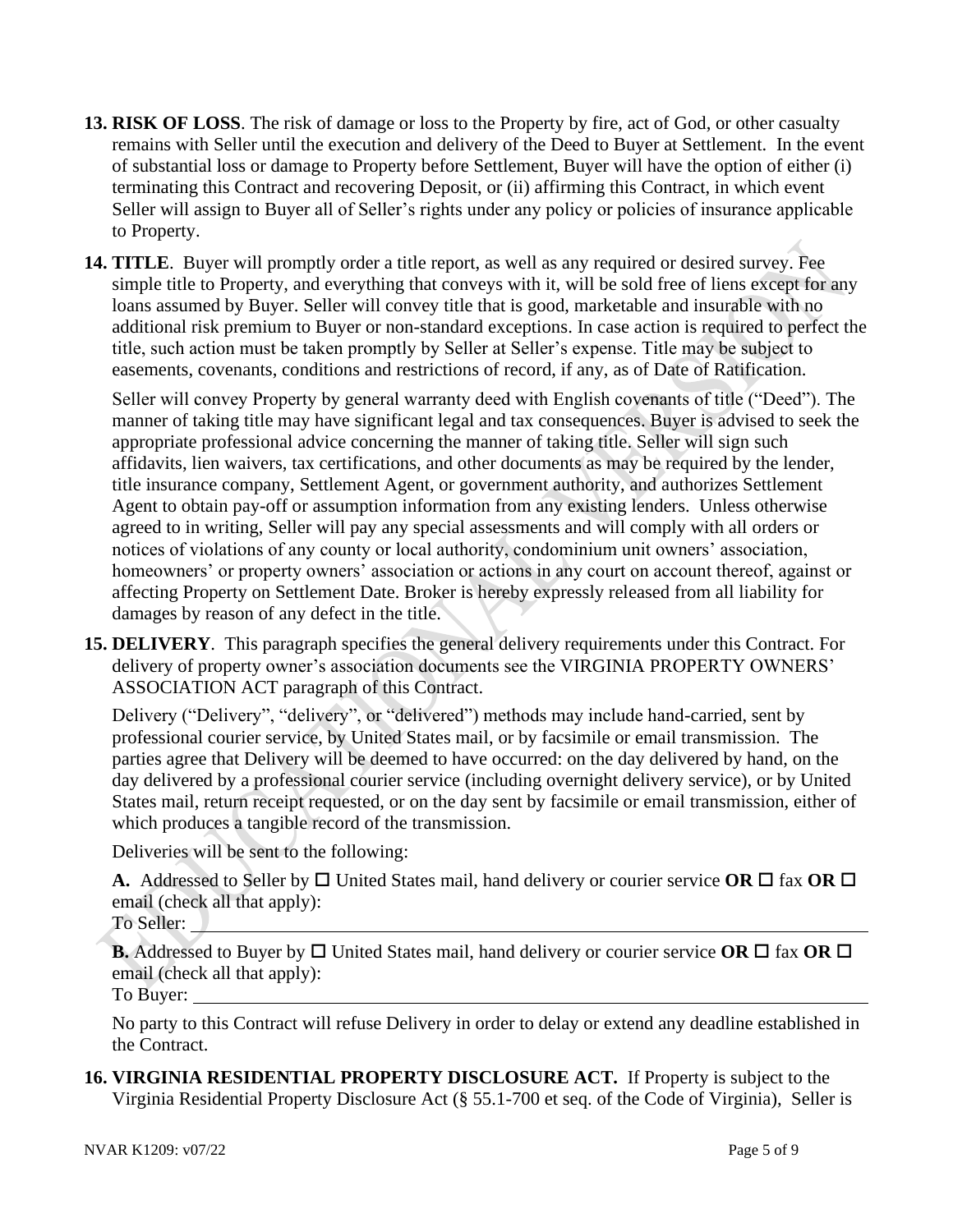required to deliver a disclosure statement prior to the acceptance of this Contract unless the transfer of Property is exempt. The law requires Seller, on a disclosure statement provided by the Real Estate Board, to state that Seller makes no representations or warranties concerning the physical condition of the Property and to sell the Property "as is," except as otherwise provided in this Contract.

- **17. VIRGINIA PROPERTY OWNERS' ASSOCIATION ACT.** Seller represents that the Property  $\Box$ is OR  $\Box$  is not located within a development that is subject to the Virginia Property Owners' Association Act ("POA Act" or "Act" solely in this Paragraph).
	- **A.** §55.1-1808(B) requires the following contract language:

Subject to the provisions of subsection A of §55.1-1814, an owner selling a lot will disclose in the contract that (i) the lot is located within a development that is subject to the Virginia Property Owners' Association Act (§55.1-1800 et seq.); (ii) the Property Owners' Association Act (§55.1- 1800 et seq.) requires the seller to obtain from the property owners' association an association disclosure packet and provide it to the purchaser; (iii) the purchaser may cancel the contract within three days, or up to seven days if extended by the ratified real estate contract, after receiving the association disclosure packet or being notified that the association disclosure packet will not be available; (iv) if the purchaser has received the association disclosure packet, the purchaser has a right to request an update of such disclosure packet in accordance with subsection H of §55.1-1810 or subsection D of §55.1-1811, as appropriate; and (v) the right to receive the association disclosure packet and the right to cancel the contract are waived conclusively if not exercised before settlement.

Pursuant to §55.1-1808 and for purposes of this Paragraph, "ratified real estate contract" includes any addenda to this Contract.

|    | <b>B.</b> For delivery of the Packet or the Notice of non-availability of the Packet, Buyer prefers delivery |
|----|--------------------------------------------------------------------------------------------------------------|
| at | if electronic                                                                                                |
| or | if hard copy.                                                                                                |

- **18. IRS/FIRPTA WITHHOLDING TAXES FOR FOREIGN SELLER. Seller □ is OR □ is not a** "Foreign Person," as defined by the Foreign Investment in Real Property Tax Act (FIRPTA). If Seller is a Foreign Person, Buyer may be required to withhold and pay to the Internal Revenue Service (IRS) up to fifteen percent (15%) of the Sales Price on behalf of the Seller and file an IRS form which includes both Seller and Buyer tax identification numbers. The parties agree to cooperate with each other and Settlement Agent to effectuate the legal requirements. If Seller's proceeds are not sufficient to cover the withholding obligations under FIRPTA, Seller may be required to pay at Settlement such additional certified funds necessary for the purpose of making such withholding payment.
- **19. NOTICE OF POSSIBLE FILING OF MECHANICS' LIEN**. Virginia law (§43-1 *et seq*.) permits persons who have performed labor or furnished materials for the construction, removal, repair or improvement of any building or structure to file a lien against the property. This lien may be filed at any time after the work is commenced or the material is furnished, but not later than the earlier of (a) 90 Days from the last day of the month in which the lienor last performed work or furnished materials or (b) 90 Days from the time the construction, removal, repair or improvement is terminated. AN EFFECTIVE LIEN FOR WORK PERFORMED PRIOR TO THE DATE OF SETTLEMENT MAY BE FILED AFTER SETTLEMENT. LEGAL COUNSEL SHOULD BE CONSULTED.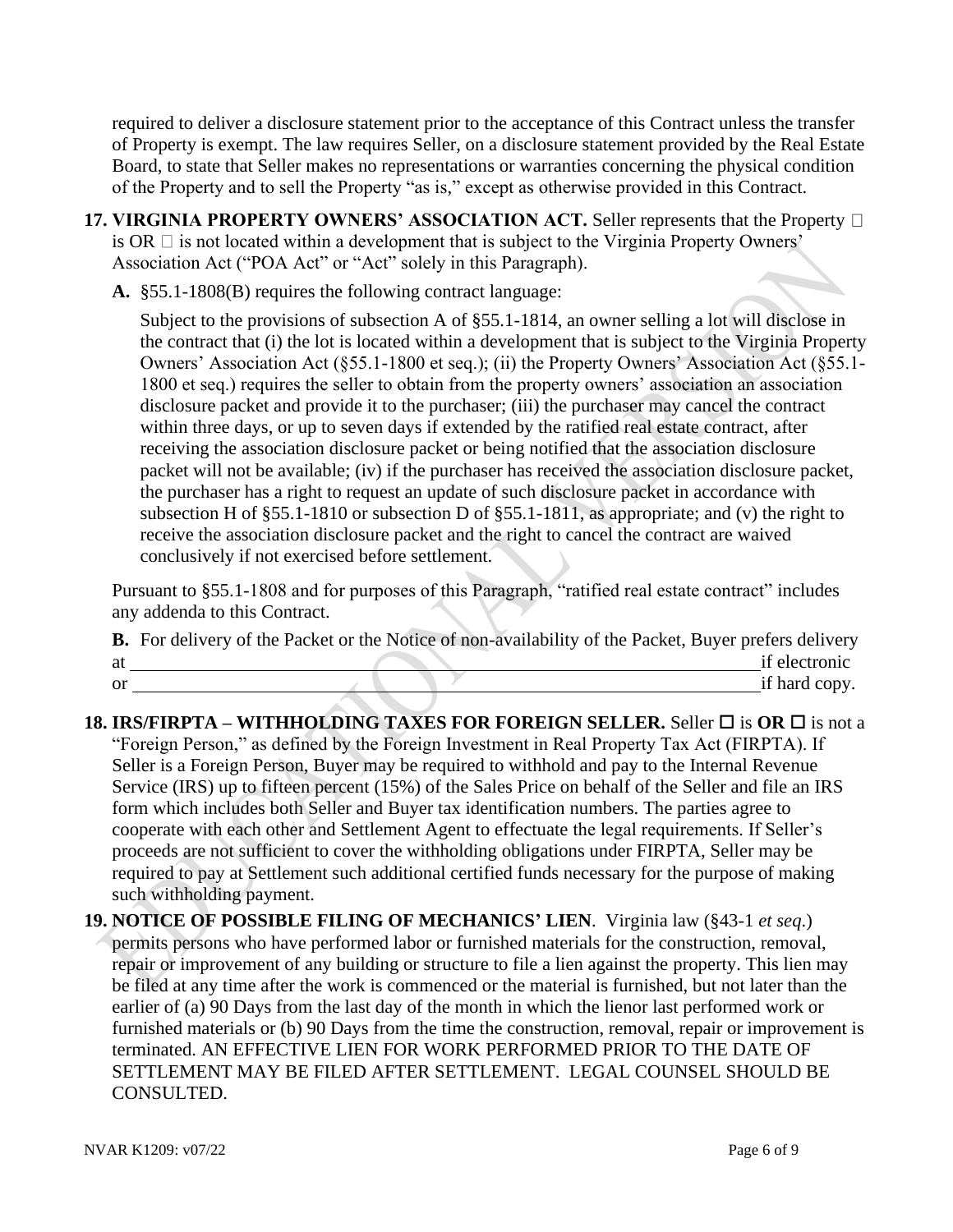- **20. MEGAN'S LAW DISCLOSURE**. Buyer should exercise whatever due diligence Buyer deems necessary with respect to information on sexual offenders registered under Chapter 9 of Title 9.1 of the Code of Virginia. Such information may be obtained by contacting your local police department or the Department of State Police, Central Records Exchange at (804) 674-2000 or [http://sex](http://sex-offender.vsp.virginia.gov/sor/)[offender.vsp.virginia.gov/sor/.](http://sex-offender.vsp.virginia.gov/sor/)
- **21. DEFAULT**. If Buyer fails to complete Settlement for any reason other than Default by Seller, Buyer will be in Default and, at the option of Seller, Deposit may be forfeited to Seller as liquidated damages and not as a penalty. In such event, Buyer will be relieved from further liability to Seller. If Seller does not elect to accept Deposit as liquidated damages, Deposit may not be the limit of Buyer's liability in the event of a Default. Buyer and Seller knowingly, freely and voluntarily waive any defense as to the validity of liquidated damages under this Contract, including Seller's option to elect liquidated damages or pursue actual damages, or that such liquidated damages are void as penalties or are not reasonably related to actual damages.

If Seller fails to perform or comply with any of the terms and conditions of this Contract or fails to complete Settlement for any reason other than Default by Buyer, Seller will be in Default and Buyer will have the right to pursue all legal or equitable remedies, including specific performance and/or damages. If either Buyer or Seller is in Default, then in addition to all other damages, the defaulting party will immediately pay the costs incurred for title examination, Appraisal, survey and Broker's Fee in full.

If either Seller or Buyer refuses to execute a release of Deposit ("Release") when requested to do so in writing and a court finds that such party should have executed the Release, the party who so refused to execute the Release will pay the expenses, including, without limitation, reasonable attorney's fees, incurred by the other party in the litigation.

**22. ASSIGNABILITY**. This Contract may be assigned. In the event it is assigned, the original parties to the Contract remain obligated hereunder until Settlement.

# **23. DEFINITIONS**.

- **A.** "Date of Ratification" means the date of Delivery of the final acceptance in writing by Buyer and Seller, of all the terms of this Contract (not the date of expiration or removal of any contingencies).
- **B.** "Appraisal" means a written appraised valuation of Property, conducted by a Virginia-licensed appraiser ("Appraiser".
- **C.** "Day(s)" or "day(s)" means calendar day(s) unless otherwise specified in this Contract.
- **D.** All reference to time of day will refer to the time of day in the Eastern Time Zone of the United States.
- **E.** For the purpose of computing time periods, the first Day will be the Day following Delivery and the time period will end at 9:00 p.m. on the Day specified. If the Settlement Date falls on a Saturday, Sunday, or legal holiday, then the Settlement will be on the prior business day.
- **F.** The masculine includes the feminine and the singular includes the plural.
- **G.** "Legal Expenses" means attorney fees, court costs, and litigation expenses, if any, including, but not limited to, expert witness fees and court reporter fees.
- **H.** Notice ("Notice", "notice", or "notify") means a unilateral communication from one party to another. All Notices required under this Contract will be in writing and will be effective as of Delivery. For the purposes of computing time periods, the first Day will be the Day following Delivery and the time period will end at 9:00 p.m. on the Day specified. Written acknowledgment of receipt of Notice is a courtesy but is not a requirement.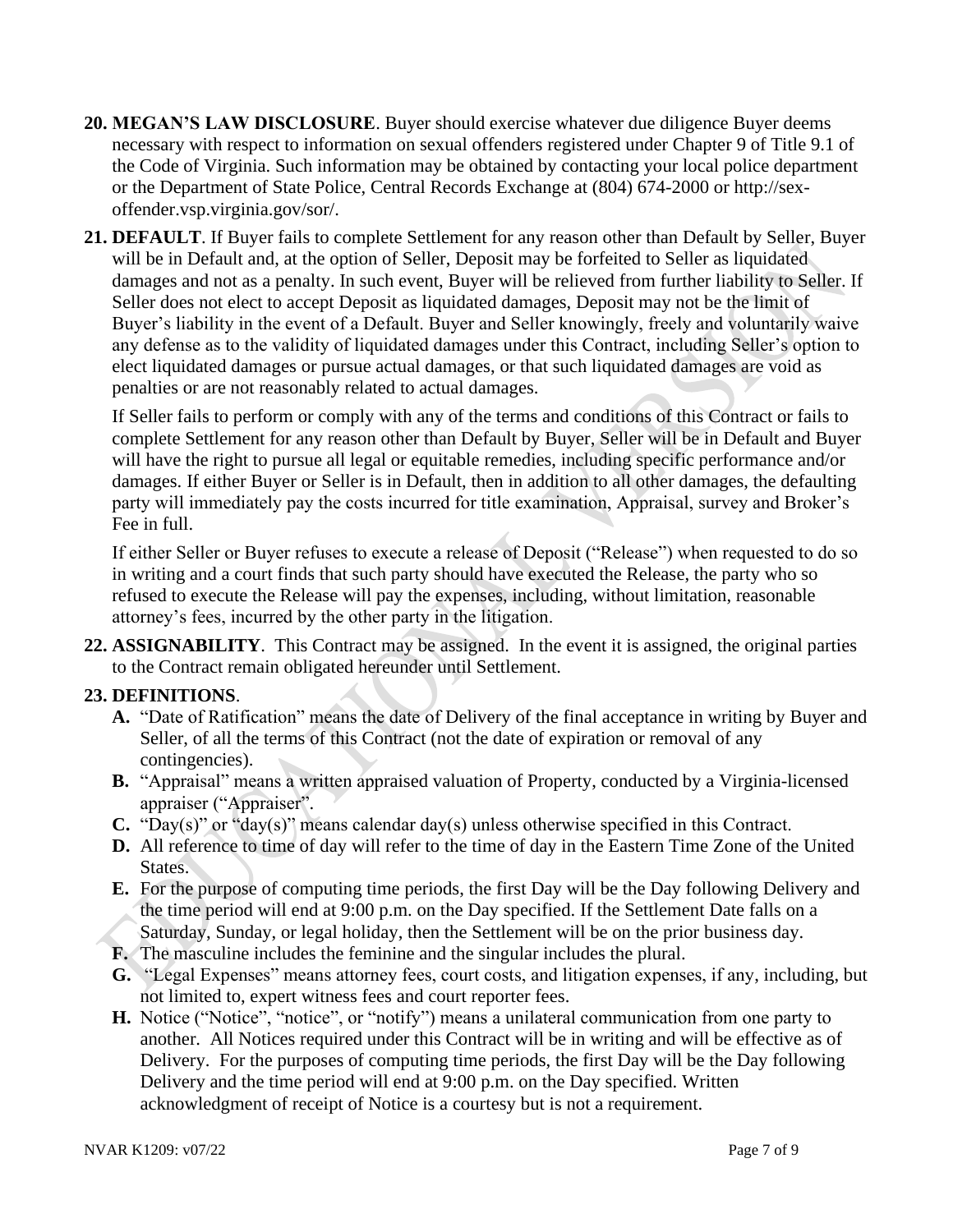- **I.** "Buyer" and "Purchaser" may be used interchangeably in this Contract and any accompanying addenda or notices.
- **J.** "Seller Subsidy" is a payment from Seller towards Buyer's charges (including but not limited to loan origination fees, discount points, buy down or subsidy fees, prepaids or other charges) as allowed by lender(s), if any. It is Buyer's responsibility to confirm with any lender(s) that the entire credit provided herein may be utilized. If lender(s) prohibits Seller from the payment of any portion of this credit, then said credit will be reduced to the amount allowed by lender(s).
- **24. VOID CONTRACT.** If this Contract becomes void and of no further force and effect, without Default by either party, both parties will immediately execute a release directing that the Deposit, if any, be refunded in full to Buyer according to the terms of the DEPOSIT paragraph.

# **25. TIME IS OF THE ESSENCE AS TO ALL TERMS OF THIS AGREEMENT.**

- **26. REAL ESTATE LICENSED PARTIES.** Broker may from time to time engage in general insurance, title insurance, mortgage loan, real estate settlement, home warranty and other real estaterelated businesses and services, from which they may receive compensation during the course of this transaction, in addition to real estate brokerage fees. The parties acknowledge that Broker is retained for their real estate brokerage expertise, and neither has been retained as an attorney, tax advisor, appraiser, title advisor, home inspector, engineer, surveyor, or other professional service provider. The parties acknowledge that \_\_\_\_\_\_\_\_\_\_\_\_\_\_\_\_\_ is an  $\Box$  active or  $\Box$  inactive licensed real estate agent in  $\Box$  VA and  $\Box$  Other and is either the  $\Box$  Buyer  $\Box$  Seller or  $\Box$  is related to one of the parties in this transaction.
- **27. ENTIRE AGREEMENT.** This Contract will be binding upon the Parties and each of their respective heirs, executors, administrators, successors, and permitted assigns. The provisions not satisfied at Settlement will survive the delivery of the deed and will not be merged therein. This Contract, unless amended in writing, contains the final and entire agreement of the Parties and the Parties will not be bound by any terms, conditions, oral statements, warranties or representations not herein contained. The interpretation of this Contract will be governed by the laws of the Commonwealth of Virginia. This Contract may be signed in one or more counterparts, each of which is deemed to be an original, and all of which together constitute one and the same instrument. Documents obtained via facsimile machines will also be considered as originals. Typewritten or handwritten provisions included in this Contract will control all pre-printed provisions in conflict.
- **28. ADDITIONS** The following forms, if ratified and attached, are made a part of this Contract. (This list is not all inclusive of addenda that may need to be attached).

| $\Box$ Yes | $\Box$ No | Contingencies/Clauses Addendum        |
|------------|-----------|---------------------------------------|
| $\Box$ Yes | $\Box$ No | <b>Financing Contingency Addendum</b> |
| $\Box$ Yes | $\Box$ No | Appraisal Contingency All Cash        |
| $\Box$ Yes | $\Box$ No | Other (specify):                      |

**Date of Ratification (see DEFINITIONS)**